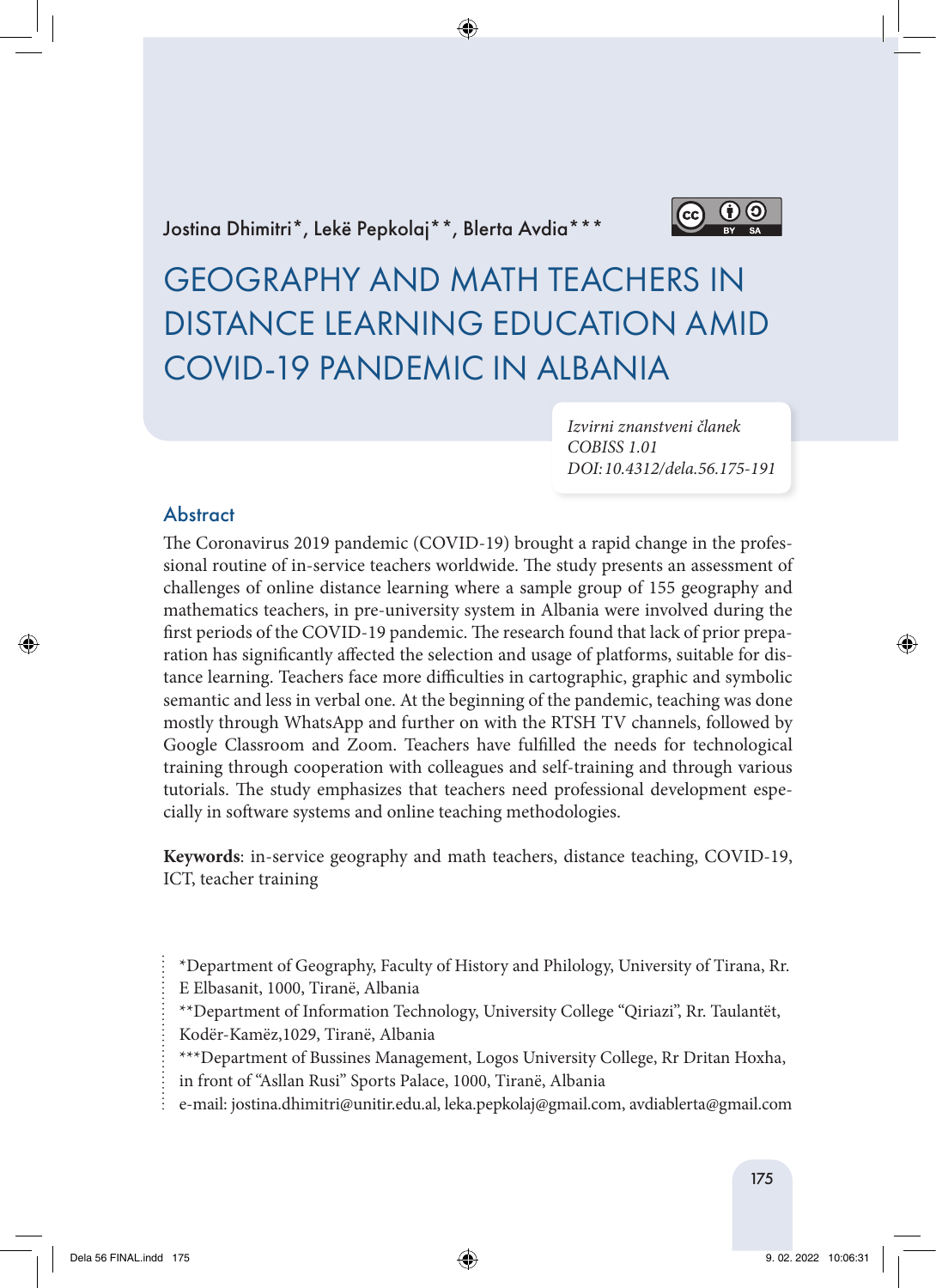# UČITELJI GEOGRAFIJE IN MATEMATIKE V IZOBRAŽEVANJU NA DALJAVO V ČASU PANDEMIJE COVIDA-19 V ALBANIJI

### Izvleček

Pandemija COVID-19 je povzročila hitre spremembe v poklicni rutini učiteljev po vsem svetu. Raziskava, v katero je bila vključena vzorčna skupina 155 učiteljev geografije in matematike v Albaniji v začetnih obdobjih pandemije COVID-19, predstavlja oceno izzivov učenja na daljavo. Rezultati raziskave so pokazali, da je pomanjkanje predhodne priprave bistveno vplivalo na izbiro in uporabo spletnih platform, primernih za učenje na daljavo. Učitelji se srečujejo s težavami na področju kartografske, grafične in simbolne semantike, manj pa s težavami na področju verbalne semantike. Na začetku pandemije je poučevanje večinoma potekalo preko aplikacije WhatsApp, nadalje s televizijskimi kanali RTSH, sledilo je poučevanje v okoljih Google Classroom in Zoom. Učitelji so potrebe po tehnološkem usposabljanju spopolnjevali s sodelovanjem s kolegi in samoizobraževanjem. V prispevku je poudarjeno, da učitelji potrebujejo strokovno spopolnjevanje, zlasti na področju programskih sistemov in metod spletnega poučevanja.

**Ključne besede**: učitelji geografije in matematike, poučevanje na daljavo, COVID-19, IKT, strokovno spopolnjevanje učiteljev

## 1 INTRODUCTION

On March 8, 2020, the first two cases of COVID-19 coronavirus were confirmed in Albania, and on the same day the government closed schools for two weeks. In addition, schools remained physically closed during this academic year and reopened only in September 2020, in 3 scenarios according to ASCAP (Pre-university Quality Assurance Agency), "Guidelines for the beginning of the academic year 2020-2021". This reopening depended on the Albanian regions, the evolution of the number of infected and deaths due to the pandemic. In June 2020, the schools opened only for the final year students in high school, in the pre-university system and for the final year students in the bachelor's and master's degree system at the university.

Pre-university education and teachers were in anything but a suitable state. Teaching and learning no longer had to be practised face-to-face, but digitally in online distance learning systems. Daniel (2020) states, "Most governments played catch-up to the exponential spread of COVID-19, so institutions had very little time to prepare for a remote-teaching regime." Although the use of ICT in teaching was embedded in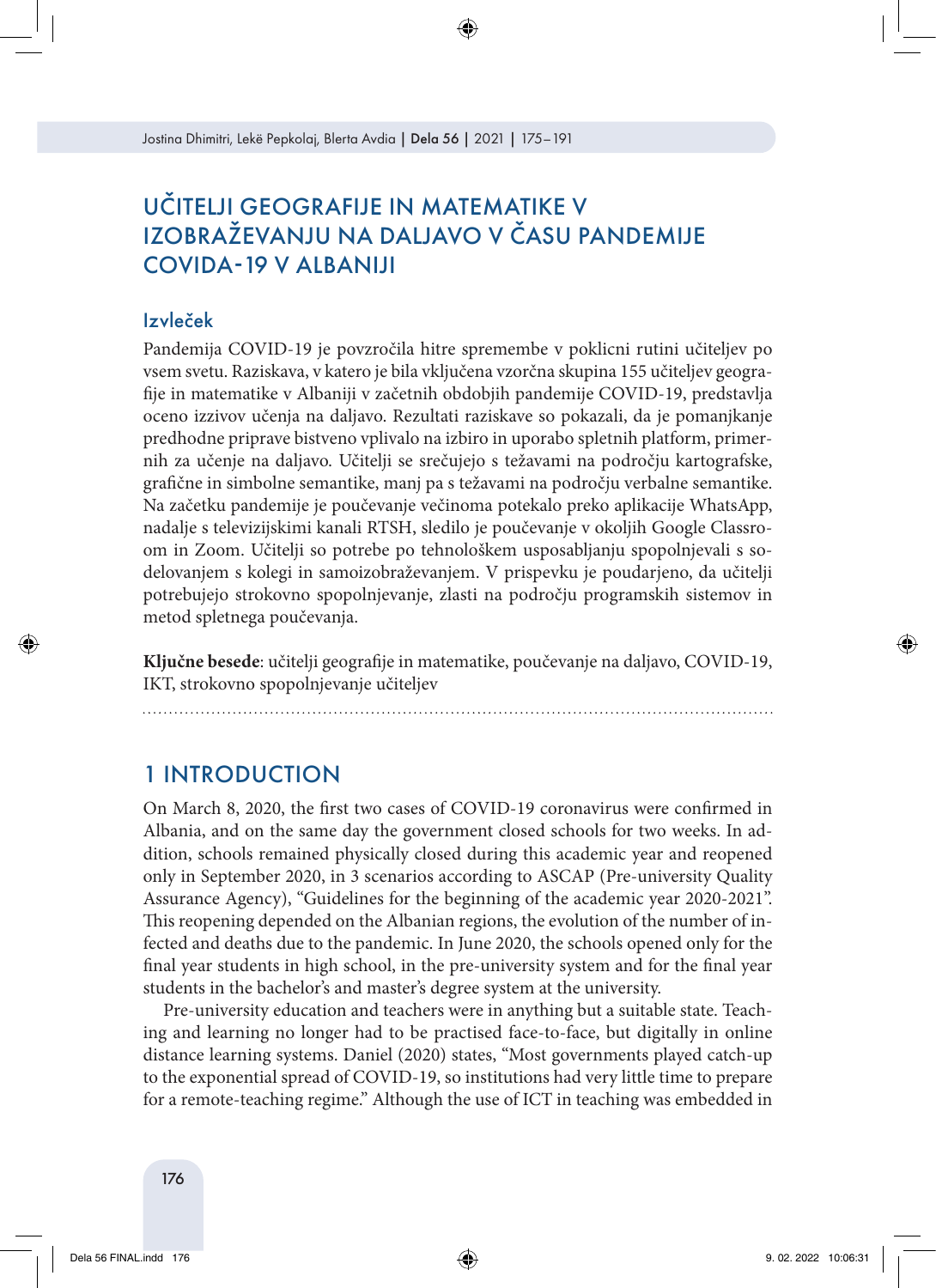some university curricula, most teachers were not accustomed to distance teaching and the lack of adequate infrastructure in schools had left both them and students unprepared. Several difficulties arose at the beginning of online teaching, which were firmly linked to the conversion of subjects to the online format and the lack of methods and pedagogical plans suitable for e-learning platforms. Teachers were confronted with certain situations, with little pedagogical or technical knowledge, that had to be implemented immediately. Often accompanied by stress, teachers had to adapt, increase collaboration among colleagues, and strictly follow the instructions given by local and central educational leaders. On the other hand, the MASR (Ministry of Education, Sports and Youth) provided maximum assistance in various instructions in schools, in accordance with the announcement of the Health Technical Committee. This Committee evaluated the progress of the pandemic and made recommendations for teaching. This was essential for the students and the pedagogical staff. There were no differences between primary and secondary schools.

#### 1.1 Literature review

In distance learning, the figure of the teacher is still indispensable, even though his function changes in comparison with traditional teaching. He/she changes from lecturer to facilitator of the teaching process, contributing to the preparation of the teaching material and supervising the interactive activities. Students should be encouraged to have more autonomy, participation, and responsibility for their learning process (Elliot, 2008; Trentin, 2014). Daniel (2020) says: "Teachers should work with what they know. Giving full attention to reassuring students is more important than trying to learn new pedagogy or technology on the fly". The WHO advised educators and students to use alternative learning due to the COVID -19 outbreak to mitigate the loss of instruction by providing a resource list from the World Bank's Edtech teams to provide some online materials that could be used during the pandemic.

The programme aimed to reduce learning loss and provide distance learning opportunities while schools were closed (Alea et al., 2020).

Currently, the forms of professional development for teachers according to Directive No. 1 of 20.01.2017 (MASR, 2017) are internal professional development, training, professional networks, counseling, long-term and short-term courses. Educational institutions that deal with the professional development of teaching staff aim, among other things, to provide teachers, especially those in service, with the necessary adaptability to maximize the fulfillment of needs and their adaptation to the task of developing the competencies of today's students.

A sustainable element of today's educational system is closely related to teacher training, both in terms of instrumental use of e-learning resources and various didactic-formative approaches related to their didactic continuity (Trentin, 2014). Since teachers nowadays, although they are constantly evolving, use traditional teaching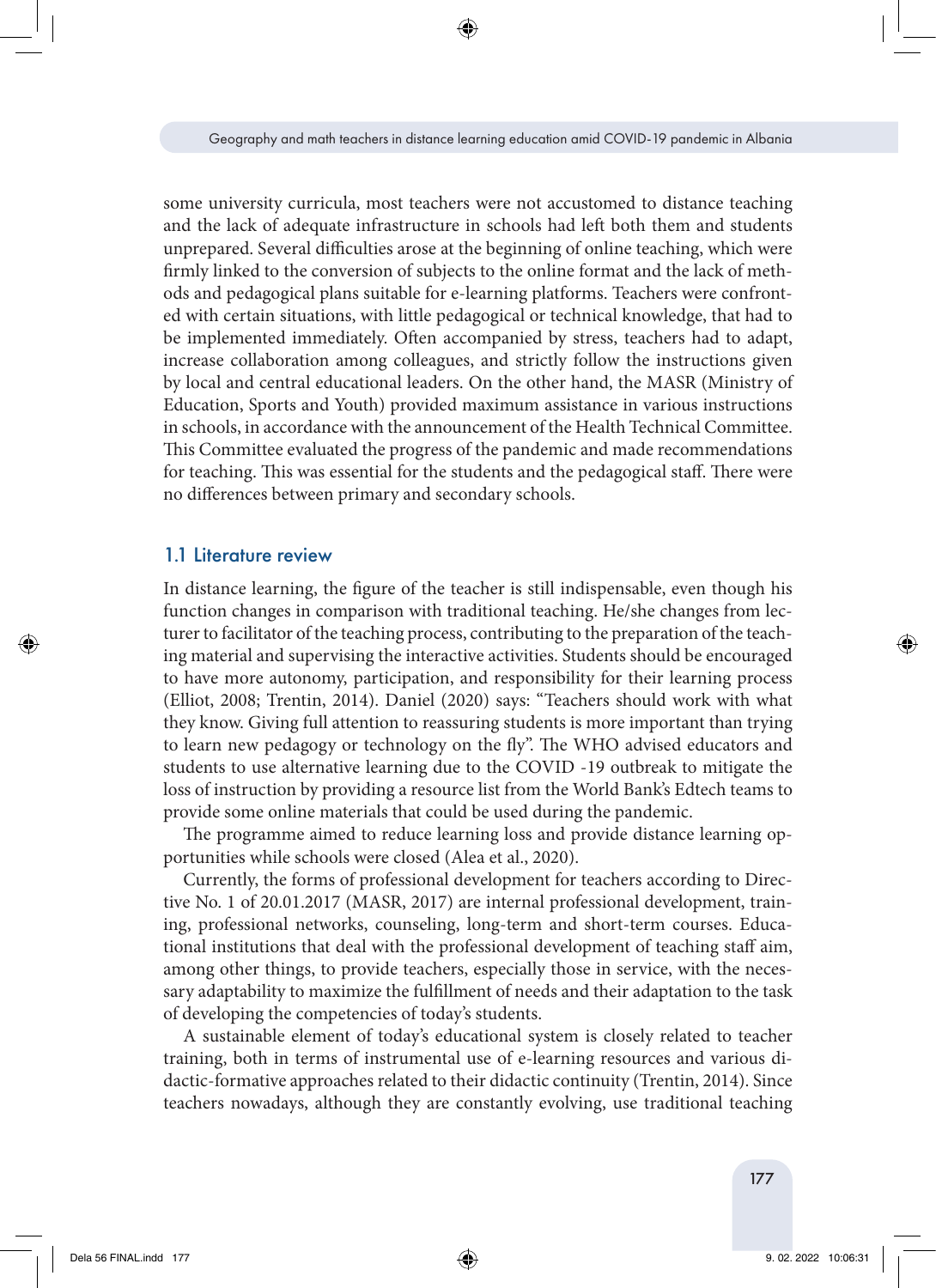methods (Chu et al., 2016), the need for modern professional development (Brysch, Boehm, 2014) arises with the use of technology in teaching and learning. Moreover, this professional development becomes an absolute priority (Chu et al., 2016), especially in the current learning situation under pandemic conditions.

The crucial role of traditional learning is by no means underestimated, even though we now have many successful e-learning methods (Brysch, Boehm, 2014; Dash et al., 2012) in various areas of mathematics and other sciences. Technology also helps in online professional development where space and time can be fully manipulated by us, according to one's own financial costs.

When it comes to integrating web technologies into didactic practice, one cannot ignore the gap that exists between students' personal and daily use of these technologies and the way teachers present them for research activities (Trentin, 2014). Moreover, teachers tend to present a use based on the methods and practices of "conventional" study and linked to the old teaching schemes, while instead it would be necessary to use new methodological presentations inspired by the so-called e-pedagogy (Elliot, 2008), able to fully exploit the potential of communication technologies both for social interaction and for access to knowledge.

Information technology is one of the key skills needed by today's teachers, as scholarly research and information organization are greatly supported by technology, e.g., in media creation and use (Boehm et al., 2012; Safar, Alkhezzi, 2013), digital storytelling (Chu et al., 2016), and especially e-learning platforms, where various software can be tightly integrated with their respective subjects. There is a growing trend of technology integration in the classroom that requires teachers to incorporate technology into their pedagogy. In particular, the Technological Pedagogical Content Knowledge (TPACK) model proposed by Mishra and Koehler (2006) is a frame of reference that helps teachers, including geography teachers (Trigueros, 2018), integrate technology into their teaching.

The positive side is that scientific research has given teachers the ability and confidence to teach using technology, but on the other hand, there are teachers who have difficulty implementing it in the classroom and even have little confidence in it (Chu et al., 2016; Kopcha, 2012). The technological infrastructure must be reliable and necessary to serve teachers' purposes. If using the technology is time consuming or does not contribute to the learning process, then this will discourage teachers from using it (Kopcha 2012). The availability of a technological infrastructure both at school and at home increases teachers' confidence in using ICT professionally (Chu et al., 2016). If teachers do not feel comfortable using technological tools or fear they are not skilled enough to learn how to use ICT, then they are less likely to incorporate technology into their teaching and even affect the little interaction students have with technology (Chu et al., 2016). However, the tools need to be carefully crafted: Content, methods for delivering content, and methods for teaching and learning, as well as methods for assessing student progress (Ohlin, 2019).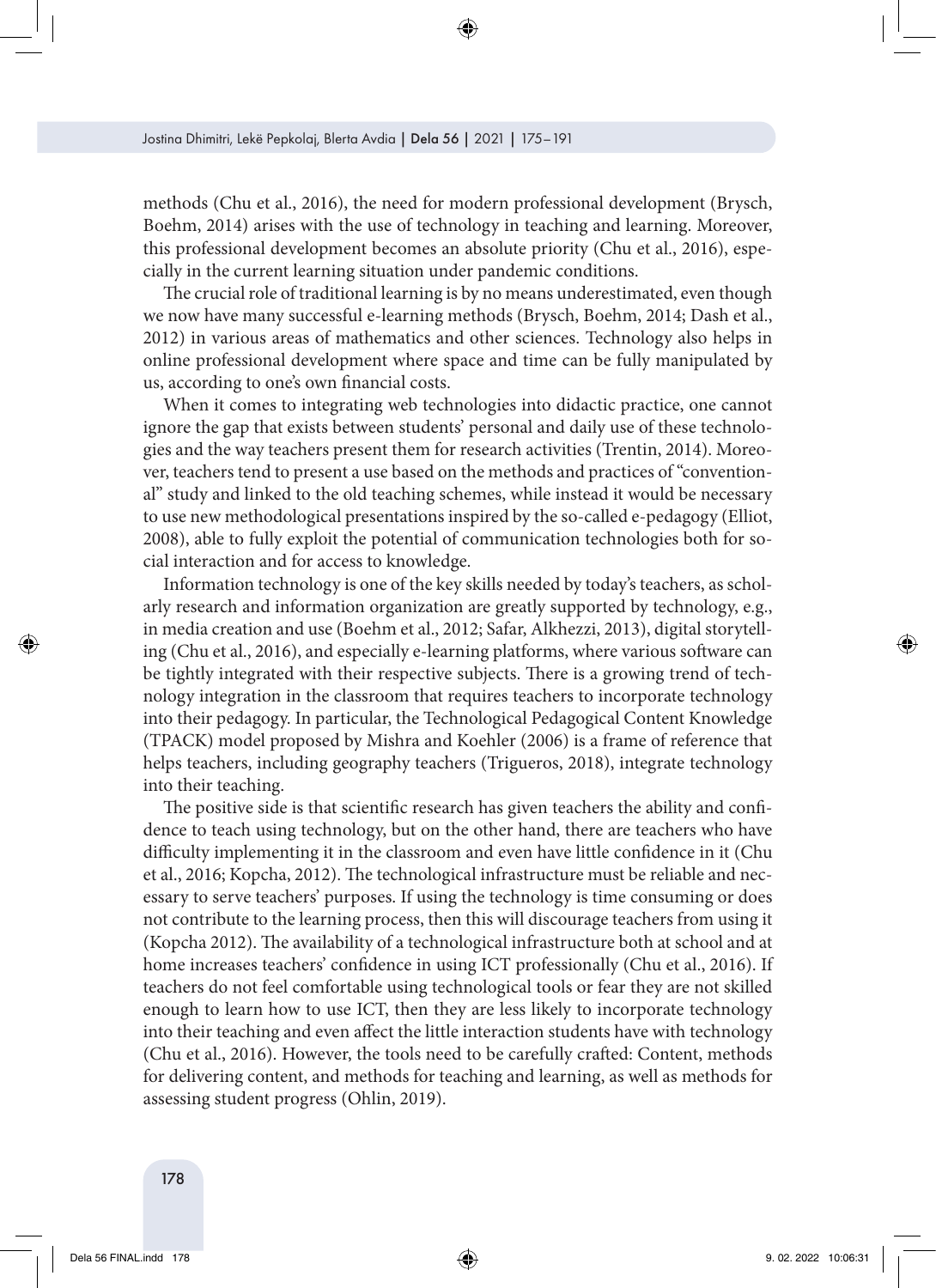There are difficulties in changing the way of teaching (Trentin, 2014): irregular use of the network in interaction with students; inability to enter into the logic of CMC (computer-mediated communication); lack of use of technologies. In general, teachers at all school levels indicated that their experience with online instruction was moderate to low (Lucisano et al., 2020). Teachers should provide high-quality professional development in flexible, effective formats that address their individual needs.

## 2 METHODOLOGY

The purpose of this study is to identify and analyze the challenges and needs of inservice teachers of geography and mathematics during the pandemic outbreak. Firstly a literature review on online learning was made and secondly a research with the participation of 155 geography and mathematics teachers working in several schools in Albania, both in rural and urban areas, was conducted. The applied aspect of the study is based on a survey. The analyzes were carried out in two dimensions: qualitative and quantitative. The questionnaire was distributed randomly based on the snowball technique. The instrument used for data collection is a Google Forms type questionnaire and consists of open and closed questions with predefined answers to allow qualitative analysis. The teachers who participated in this study were informed about the purpose of the study. In addition, ethical aspects were considered in the use of the questionnaires, ensuring that anonymity, confidentiality, and fair treatment of the participants were maintained. The questionnaire focused on: defining the difficulties encountered; the possibility of using online learning; the most common forms of communication with students before and at the beginning of the pandemic; the assessment of common needs as part of their professional development. Some questions used the Likert scale, which allowed the observation and analysis of frequencies of the variables, the analysis of cross-tabulations, especially between the variables and the teachers' work experience. Other analyzes focused on correlations and tests performed with the SPSS version 20 program. It is practical to apply the method of opinion analysis to collect important qualitative data (Albanese, 2020). Sentiment analysis was used to identify the platforms and applications most used by teachers.

### 3 RESULTS AND DISCUSSIONS

The survey was completed by 155 in-service teachers. A look at the demographic profile of the respondents shows that most of the respondents were female (117, i.e. 75.5%) and 38 (24.5%) were male. 51% of the teachers worked in rural areas and 49% in urban areas. In the sample group, 145 (93.5%) of the teachers worked in public schools and 10 (6.5%) worked in private schools. Evaluating the highest diploma obtained by the survey participants and the professional categories, we find that teachers with university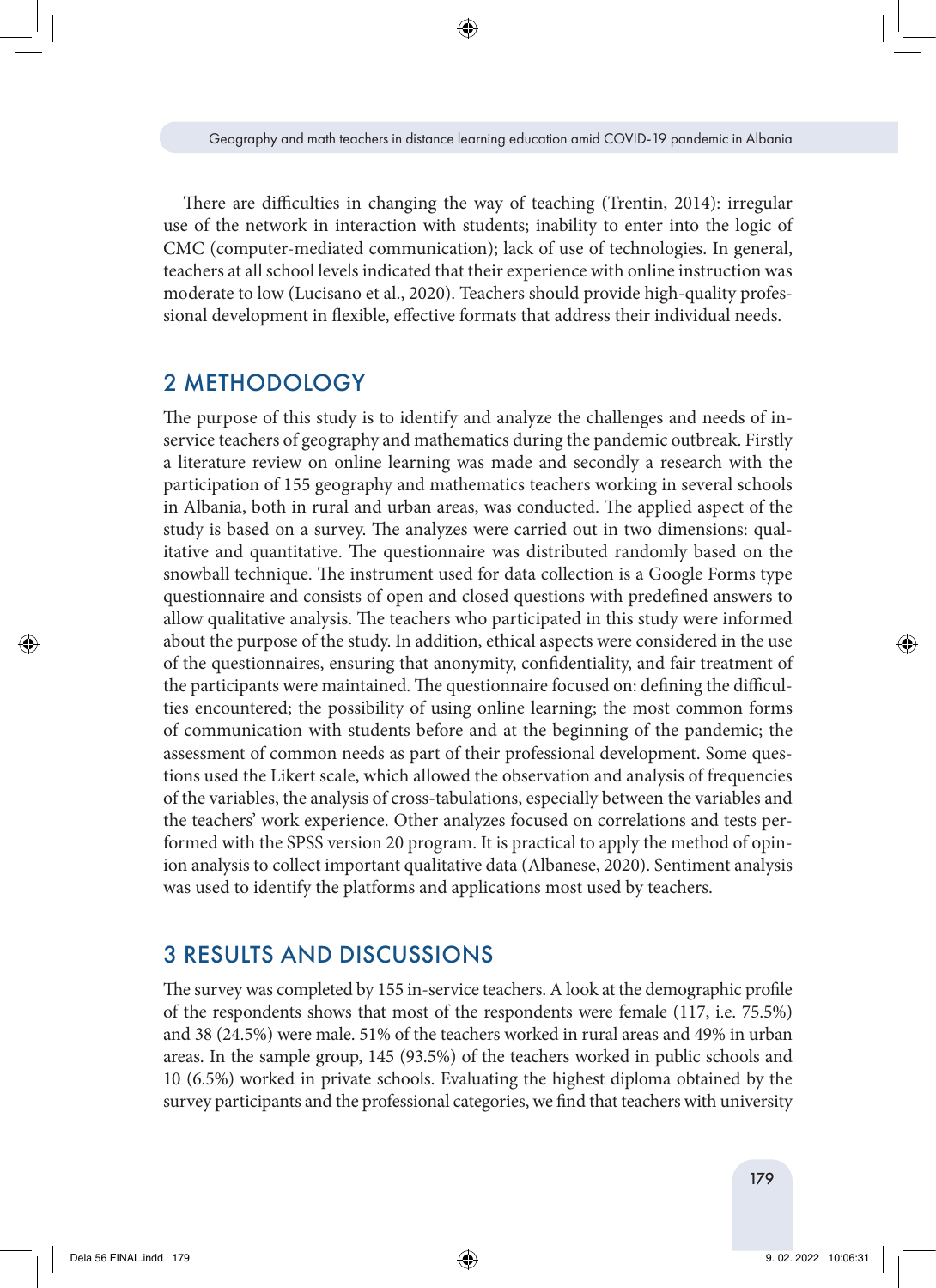diplomas of 4 years of study (97 teachers) dominate, of which 73 (75.2%) are subject teachers and highly qualified teachers. In-service teachers are graded based on their teaching experience. Each grade is reached by passing an examination, which can be taken after a certain length of professional experience. Teachers with less than 5 years of professional experience are classified as unclassified teachers; those with 5 to 10 years of professional experience are classified as qualified teachers; 10-20 years of professional experience are qualified specialist teachers; and those with more than 20 belong to the category of highly qualified teachers. In short, a considerable number of teachers with considerable teaching experience participated in the study.

The second group of teachers includes those with bachelor's and MPM (Professional Master for Geography Teachers) degrees with 64 teachers, 67.45% of whom have less than 5 years of professional experience.

According to the professional years of teachers, the dominance of the specialist teachers can be seen (62 teachers, 40%), followed by unclassified teachers (39 teachers, 25.2%) of the whole sample. Highly qualified teachers account for 16.8%.

|                                              |                                               |               | Which professional categories do you own? | <b>Total</b>              |                            |                                       |        |
|----------------------------------------------|-----------------------------------------------|---------------|-------------------------------------------|---------------------------|----------------------------|---------------------------------------|--------|
|                                              |                                               |               | Unclassi-<br>fied<br>teacher              | Quali-<br>fied<br>teacher | Spe-<br>cialist<br>teacher | <b>Highly</b><br>qualified<br>teacher |        |
| Which<br>is your<br>highest<br>diplo-<br>ma? | Teacher Diploma<br>4 years studies            | Count         | 6                                         | 18                        | 52                         | 21                                    | 97     |
|                                              |                                               | $\%$          | 6.2%                                      | 18.6%                     | 53.6%                      | 21.6%                                 | 100.0% |
|                                              | Teacher diploma<br>Bachelor and<br><b>MPM</b> | Count         | 31                                        | 9                         | $\overline{2}$             | 4                                     | 46     |
|                                              |                                               | $\frac{0}{0}$ | 67.4%                                     | 19.6%                     | 4.3%                       | 8.7%                                  | 100.0% |
|                                              | Doctorate                                     | Count         | 1                                         | $\mathbf{0}$              | $\overline{4}$             | 1                                     | 6      |
|                                              |                                               | $\%$          | 16.7%                                     | $0.0\%$                   | 66.7%                      | 16.7%                                 | 100.0% |
|                                              | Other                                         | Count         | 1                                         | 1                         | $\overline{4}$             | $\Omega$                              | 6      |
|                                              |                                               | $\%$          | 16.7%                                     | 16.7%                     | 66.7%                      | $0.0\%$                               | 100.0% |
| <b>Total</b>                                 |                                               | Count         | 39                                        | 28                        | 62                         | 26                                    | 155    |
|                                              |                                               | $\%$          | 25.2%                                     | 18.1%                     | 40.0%                      | 16.8%                                 | 100.0% |

*Table 1: Crosstabulation between: "Which is your highest diploma" and "Which professional categories do you own".*

108 teachers (69.7%) are teachers in the Geography profile and 47 teachers (30.3%) are teachers in the Mathematics profile; 83 teachers (53.5%) teach in the AMU (Low Middle Education) system, where the age of students is 11–15; 53 teachers (34.2%) teach in the AML (High Middle Education) system, where the age of students is 11– 18; and 19 teachers teach in common schools where the age of students is 11–18.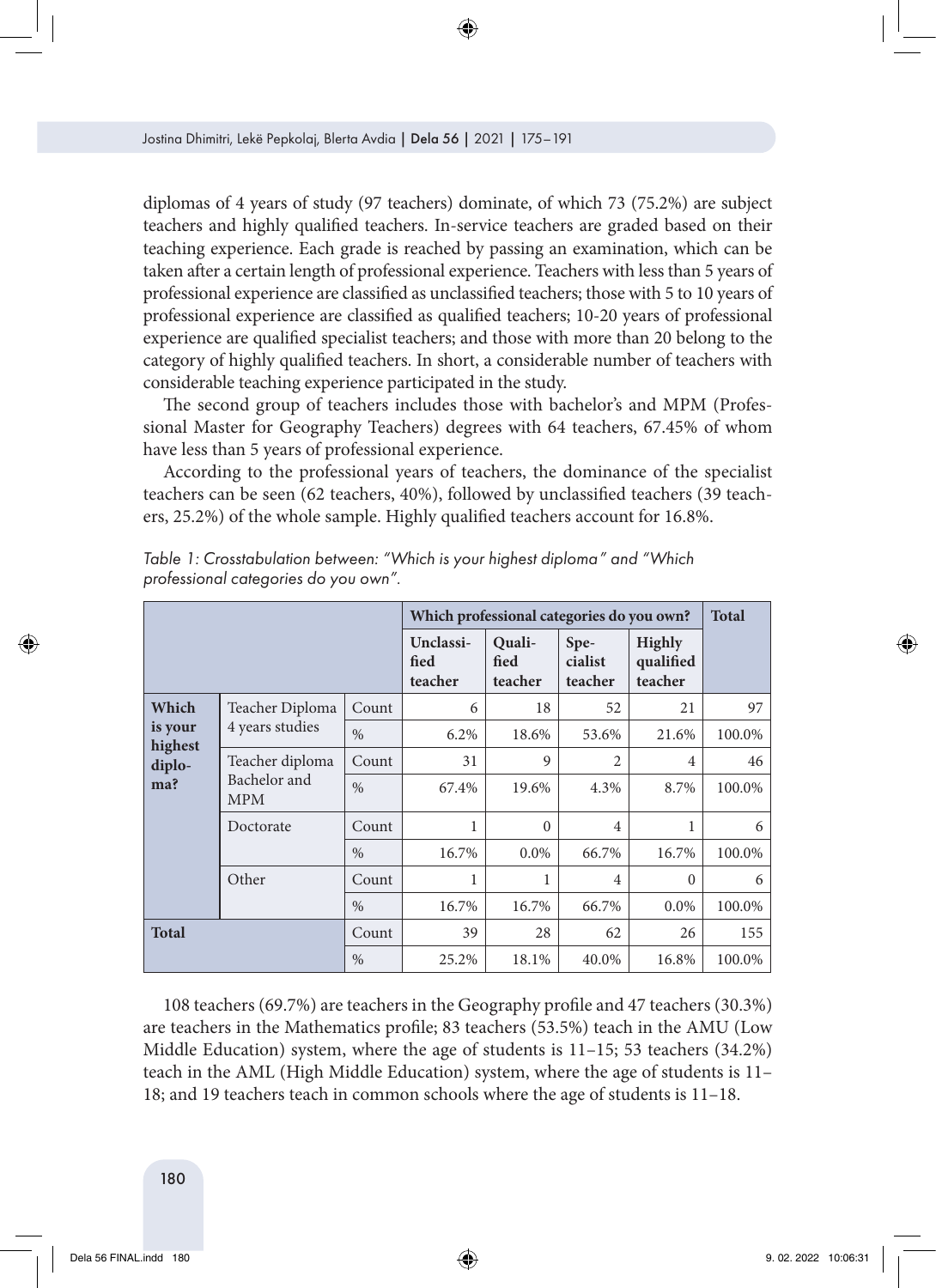The results of the study show that most teachers did not engage in the development of distance education before the COVID-19 pandemic (65%) and the rest used applications according to their specific needs (Figure 1).



*Figure 1: Teachers and how they used online learning before the COVID-19 pandemic outbreak (number of responses).*

Teachers were asked to name 2 of the platforms or applications they used most frequently during the pandemic (Figure 2). Using the opinion mining analysis technique as software in semantic studies, a predominance of the words WhatsApp (155 times, i.e. 100%), RTSH TV channels (84 times, 54.2%), and Google Classroom, Google Meet (65 times, 41.9%), Zoom (44 times, 28.4%), etc. was found.

*Figure 2: The platforms or applications most commonly used by teachers during the pandemic.*

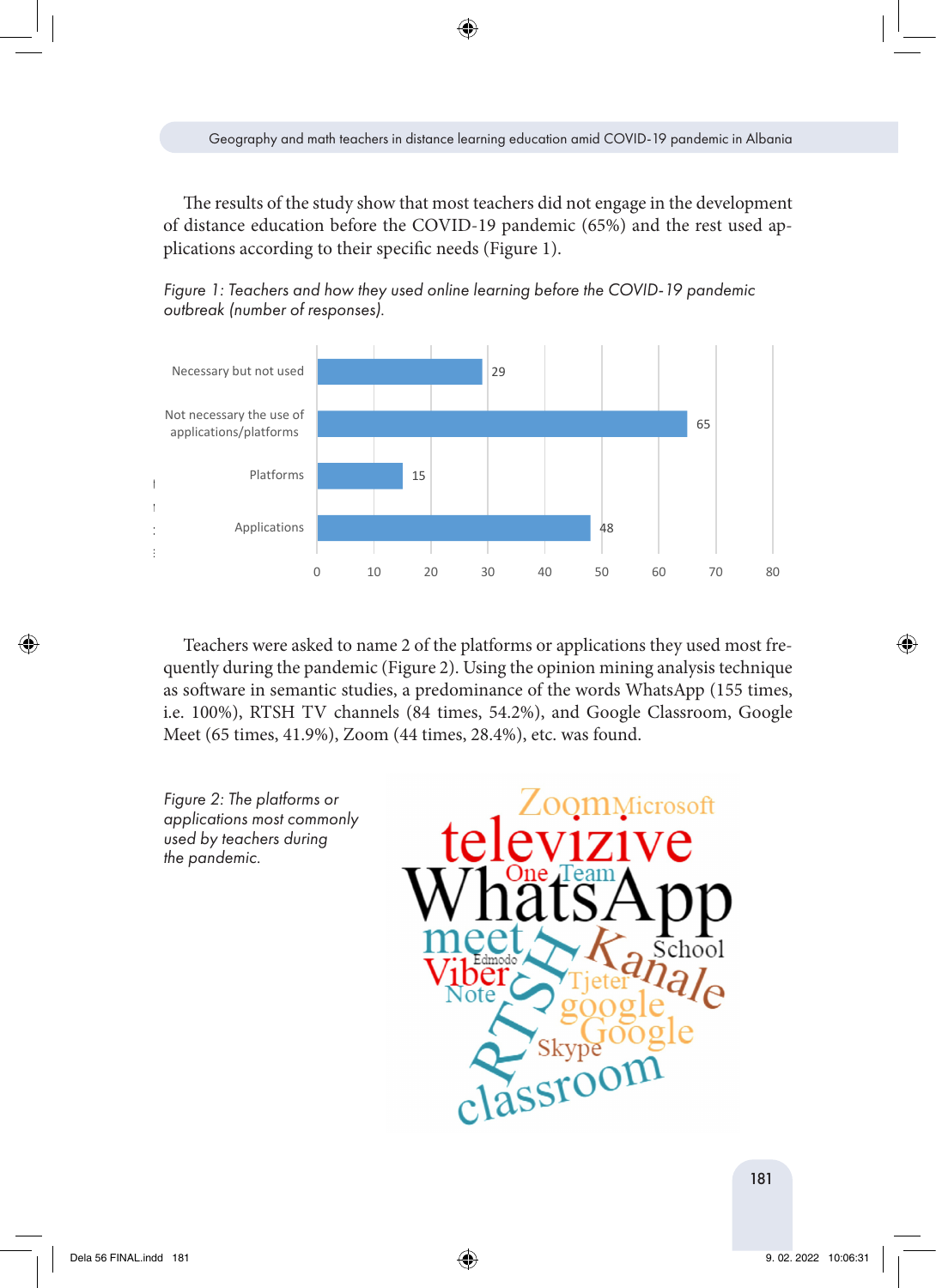It was found that some of the solutions are part of UNESCO 2020's recommended solutions for distance education during the pandemic.

**A paired sample t-test** (Table 2) was estimated for two questions: A) How prepared do you feel for digital work in distance education? The variables were: 1) none, 2) a little, 3) not well, 4) well, 5) very well; and B) How was digital learning used before the pandemic? 1) Applications 2) Platforms 3) Use of applications and platforms was not required 4) Required but not used.

Null hypothesis  $(H_0)$ : there is no significant difference between the means of question A and B. The difference in means is equal to 0. The way how the teachers have performed digital learning before pandemic does not affect how prepared they feel to work in distance teaching.

Alternative Hypothesis (Ha): There is a significant difference between the means of questions A and B, and the difference in the means is not equal to 0. The way teachers have conducted digital learning before the pandemic has an impact on how prepared they feel for working in distance teaching.

|        |                                                                                                                                                                                                 | <b>Paired Differences</b> |                        | t                     | df                                                     | Sig.     |           |     |              |
|--------|-------------------------------------------------------------------------------------------------------------------------------------------------------------------------------------------------|---------------------------|------------------------|-----------------------|--------------------------------------------------------|----------|-----------|-----|--------------|
|        |                                                                                                                                                                                                 | Mean                      | Std.<br>Devi-<br>ation | Std.<br>Error<br>Mean | 95% Confidence<br>Interval of the<br><b>Difference</b> |          |           |     | $(2-tailed)$ |
|        |                                                                                                                                                                                                 |                           |                        |                       | Lower                                                  | Upper    |           |     |              |
| Pair 1 | Q A. Which<br>has been the<br>way you have<br>teaching in<br>distance learn-<br>ing before<br>pandemic?<br>Q B. How<br>prepared do<br>you feel to<br>work digitally<br>in distance<br>teaching? | $-1.355$                  | 1.440                  | .116                  | $-1.583$                                               | $-1.126$ | $-11.711$ | 154 | .000         |

*Table 2: Paired sample t-test.*

Interpretation of test results: Observed t-value = -11.711; Statistical significance  $(p-value) = 0.0005$ . A p-value of  $(0.0005) < 0.05$  means that the null hypothesis is rejected and the alternative hypothesis is accepted. The test results show that there is a significant difference between the mean scores of questions A and B. The results indicate that how teachers used digital learning prior to the pandemic has an impact on how prepared they feel to work in distance teaching during the pandemic.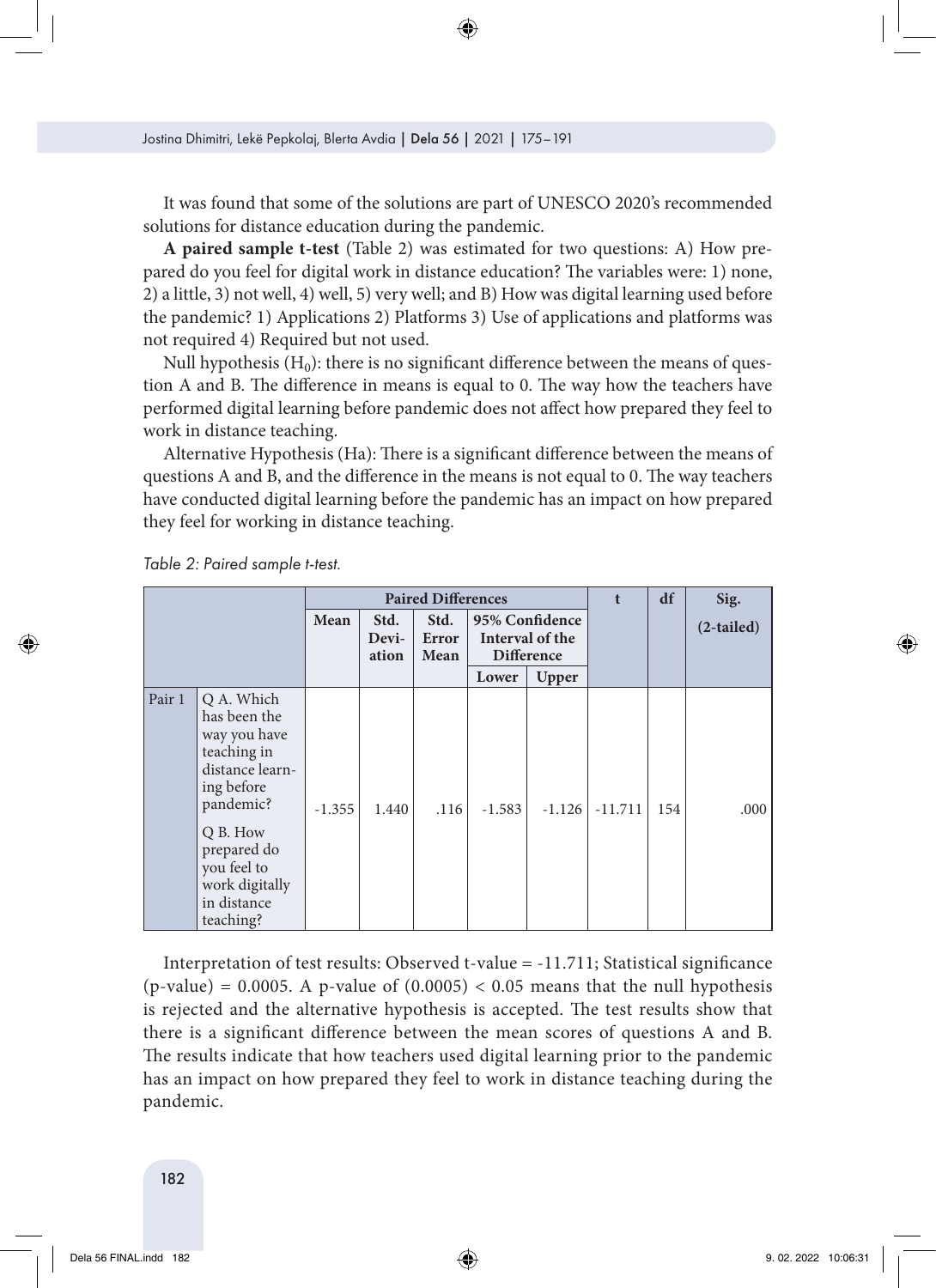**One-sample t-test** (Table 3). Question: how prepared do you feel for digital work in distance teaching? 1) none 2) a little 3) not well 4) well 5) very well. Pre-determined test score: t=4. Null hypothesis  $(H_0)$ : population mean is significantly equal to 4. Teachers feel well prepared to work digitally in distance teaching. Alternative hypothesis (Ha): The population mean is significantly different from 4. Teachers do not feel well prepared to work digitally in distance learning.

*Table 3: One-sample t-test.*

|                                                                       | Test Value = $4$ |     |                      |                           |                                              |        |  |
|-----------------------------------------------------------------------|------------------|-----|----------------------|---------------------------|----------------------------------------------|--------|--|
|                                                                       |                  | df  | Sig.<br>$(2-tailed)$ | Mean<br><b>Difference</b> | 95% Confidence Interval<br>of the Difference |        |  |
|                                                                       |                  |     |                      |                           | Lower                                        | Upper  |  |
| How prepared do you<br>feel for digital work in<br>distance teaching? | $-2.739$         | 154 | .007                 | $-.155$                   | $-.27$                                       | $-.04$ |  |

Interpretation of test results: T-criterion 1.64; observed t-value = -2.739. Statistical significance (p-value) = 0.007. A p-value of  $(0.007) < 0.05$  means that the null hypothesis is rejected and the alternative hypothesis is accepted. In summary, the test shows that the population mean is statistically significantly different from 4. Specifically, the results show that teachers do not feel well prepared for digital work in distance teaching.

Teachers show a great interest in their professional development by considering training in technological teaching and, in particular, specialised technological training in 91.6% of the responses. The rest of the responses correspond to: I have no comment 5.8% and I disagree 2.6%. Teachers are aware that technological training is necessary for their work, especially in the conditions of theCOVID-19 pandemic .

Teachers were asked how they should develop digital skills in their work at the beginning of the pandemic by selecting two options from the 5 offered: I do not develop, communication with colleagues, self-training through tutorials, participation in training provided by others (Figure 3). The answers showed that teachers prefer to develop their digital skills in their work mainly through self-training (118 of them), communication with colleagues (103 of them) and, in addition, through trainings offered by other trainers (75 of them). In Albania, self-directed learning served as a form of professional development for teachers. Lucisano et al. (2020) found in their study that collaboration with colleagues was considered effective – both for sharing teaching practices and for realizing interdisciplinary didactic pathways. Dhimitri et al. (2021), in their study conducted in 2020 and during a pandemic, estimated that self-directed learning enriches teachers with the competence to learn by gaining knowledge, attitudes, values for their professional and personal growth. They saw that teachers themselves were educated on issues of learning on platforms, online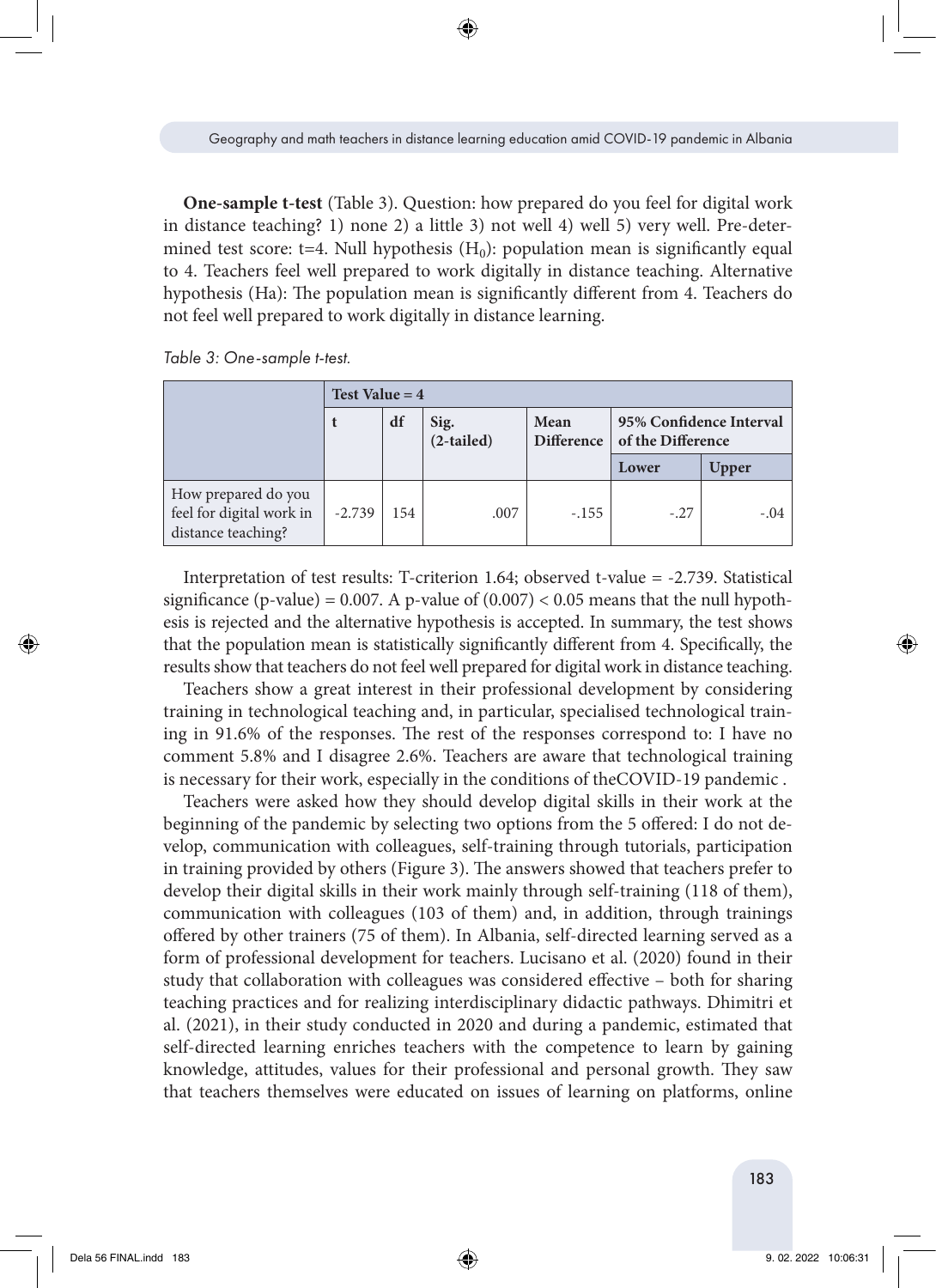teaching, use of ICT software and hardware, Google classrooms, etc. In the didactic dimension, they preferred topics such as online teaching and learning techniques, assessment methods, ethical issues, competency-based learning, didactic use of the globe, maps, and so on. Meanwhile, Chang (2020) points out, "While online learning becomes prevalent, it also provides opportunities for teachers' professional development, such as the ability to observe each other's lessons through recorded video conferencing functionalities".

*Figure 3: Teachers and development of digital skills in teachers' work in the first period of the COVID-19 pandemic (number of responses).*



Teachers were asked about the support they need regarding distance education. Their answers showed that 51.6% of them asked for support in software applications (programmes), 37.4% asked for support in online learning methods, and the rest *Figure 4: Texcel support 434.2%* KCG TOT TCCTTT

In regard to the question "which semiotic systems have you encountered more dif-In regard to the question which centred eyes the rate year incommence and the ficulties with online services" teachers had to name two main difficulties for them. The answers showed that 95 (61.35%) teachers had difficulties with cartographic uses, 1.16 answers showed that 58 (81.85%) teachers had difficulties with earlieging the acts, 86 (55.5%) of them had difficulties with pictorial representations and 88 (56.8%) teachers had difficulties with notes through symbols e.g. equation, meteorological eachers symbols etc. teachers had difficulties with hotes through symbols e.g. equation, incleoroid  $\frac{1}{2}$  with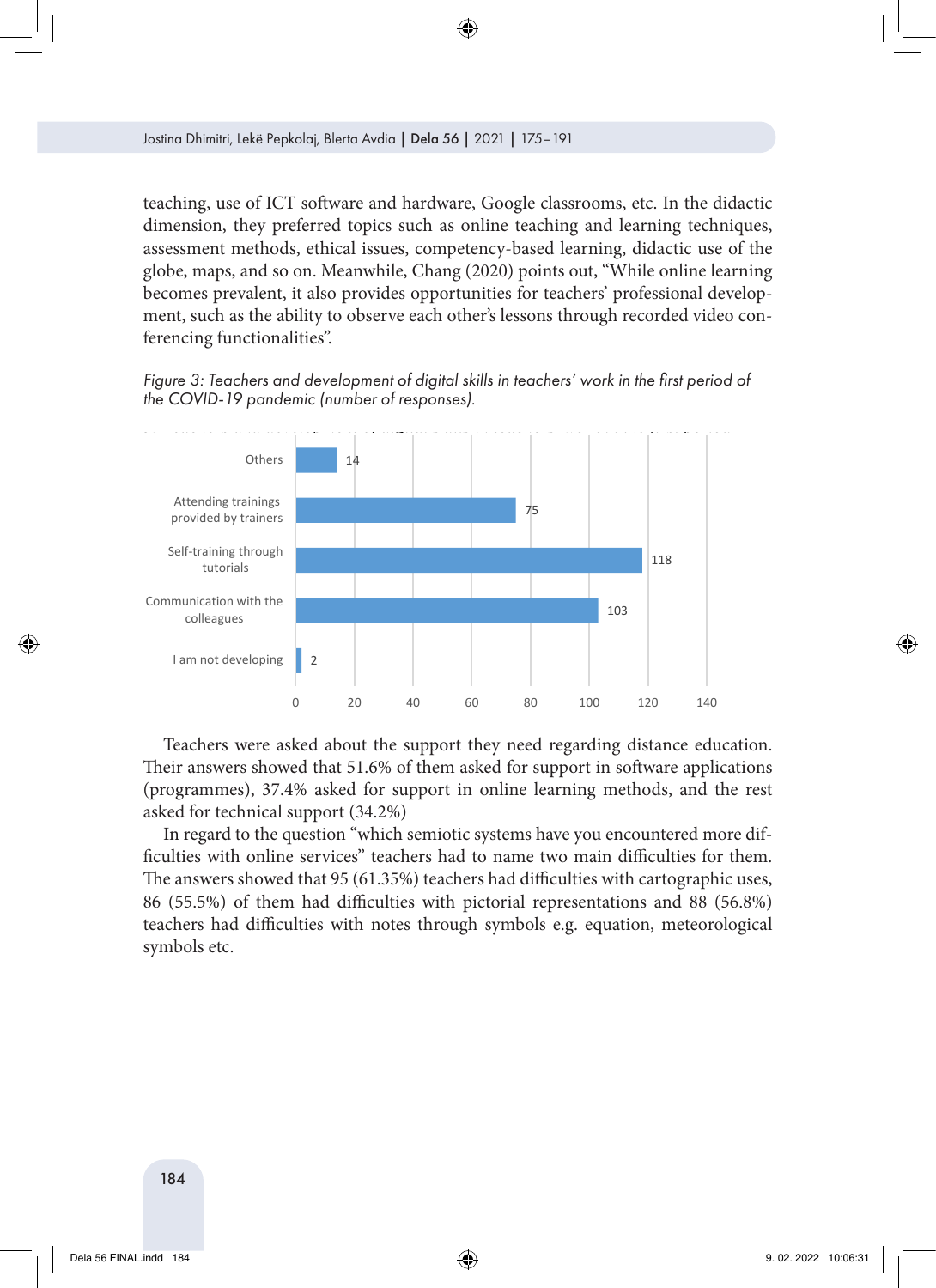*Figure 4: Teachers and semiotic systems and the most frequently encountered difficulties in online services (number of responses).*



Table 4 is a correlation matrix that shows the correlation coefficients between different variables, the strength and the direction of this relationship. It shows that the correlations are statistically significant at  $p < 0.01$ . The correlations between variables are positive. They appear as moderate relationship (Salkind, 2000) especially in the cases where students interact with digital teaching lessons and learning and the estimation of the digital level of your school and moreover in digital work in distance education. A weak relationship exists between student interaction with digital lessons and learning and the platforms that allow teachers to decide and use the didactic activities. The most effective practice in response to teaching in an online environment is directed at students. Often students can become isolated in a virtual environment and feel helpless when challenged in a class. They need support and they need to feel that there is a human being present behind the computer screen (Schultz, DeMersb, 2022).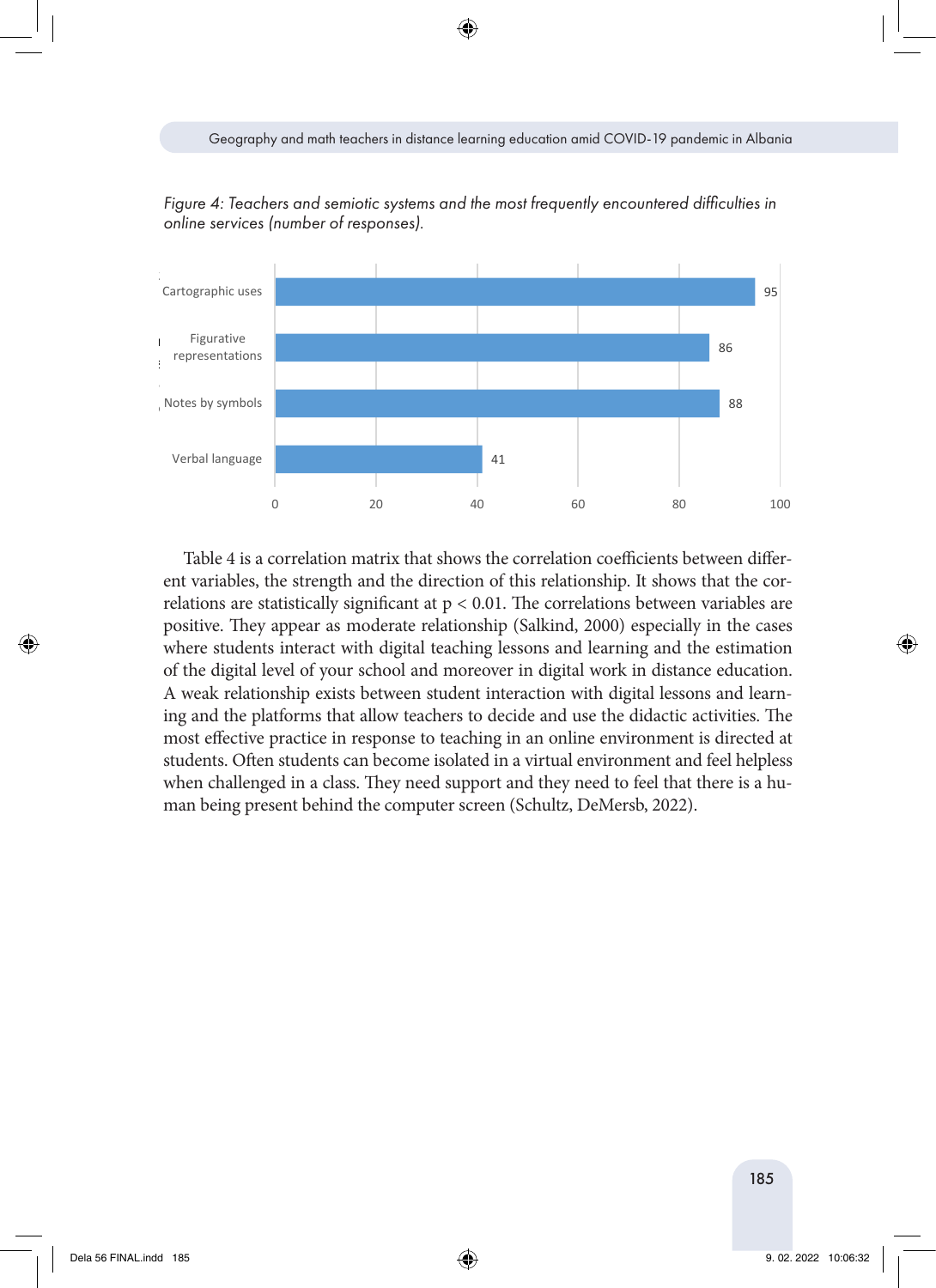|                                                                              |                        | How do you<br>estimate<br>the digital<br>level of your<br>school? | How pre-<br>pared do you<br>feel to work<br>digitally<br>in distance<br>teaching? | <b>How does</b><br>the platform<br>allow you to<br>find and use<br>the didactic<br>activities? | How do the<br>students<br>interact<br>with digital<br>lessons and<br>learning? |
|------------------------------------------------------------------------------|------------------------|-------------------------------------------------------------------|-----------------------------------------------------------------------------------|------------------------------------------------------------------------------------------------|--------------------------------------------------------------------------------|
| How do you<br>estimate the<br>digital level of<br>your school?               | Pearson<br>Correlation | 1                                                                 | $.441\sp{\ast}$                                                                   | $.522**$                                                                                       | $.509**$                                                                       |
|                                                                              | Sig.<br>(2-tailed)     |                                                                   | .000                                                                              | .000                                                                                           | .000.                                                                          |
|                                                                              | N                      | 155                                                               | 155                                                                               | 155                                                                                            | 155                                                                            |
| How prepared<br>do you feel to<br>work digitally<br>in distance<br>teaching? | Pearson<br>Correlation | $.441***$                                                         | 1                                                                                 | $.413**$                                                                                       | $.430**$                                                                       |
|                                                                              | Sig.<br>(2-tailed)     | .000                                                              |                                                                                   | .000                                                                                           | .000                                                                           |
|                                                                              | N                      | 155                                                               | 155                                                                               | 155                                                                                            | 155                                                                            |
| How does the<br>platform allow                                               | Pearson<br>Correlation | $.522**$                                                          | $.413**$                                                                          | $\mathbf{1}$                                                                                   | $.399**$                                                                       |
| you to find and<br>use the didactic<br>activities?                           | Sig.<br>$(2-tailed)$   | .000                                                              | .000                                                                              |                                                                                                | .000                                                                           |
|                                                                              | N                      | 155                                                               | 155                                                                               | 155                                                                                            | 155                                                                            |
| How do the<br>students                                                       | Pearson<br>Correlation | $.509**$                                                          | $.430**$                                                                          | $.399**$                                                                                       | $\mathbf{1}$                                                                   |
| interact with<br>digital lessons<br>and learning?                            | Sig.<br>$(2-tailed)$   | .000                                                              | .000                                                                              | .000                                                                                           |                                                                                |
|                                                                              | N                      | 155                                                               | 155                                                                               | 155                                                                                            | 155                                                                            |

*Table 4: Pearson correlations among issues on remote teaching and learning in the COVID-19 pandemic.*

*\*\*Correlation is significant at the 0.01 level (2-tailed).*

## 4 CONCLUSIONS

The purpose of this study was to provide a general snapshot of geography and mathematics teachers' online learning experiences during the COVID-19 outbreak. Complications in coping with the pandemic also occurred in pre-university education. However, teachers never stopped working to ensure children's right to education, albeit under unusual circumstances and with immediate change. Decision makers turned their attention in this direction by directing, planning, and aligning educational institutions. Although the current curriculum was introduced in 2015, in which teachers'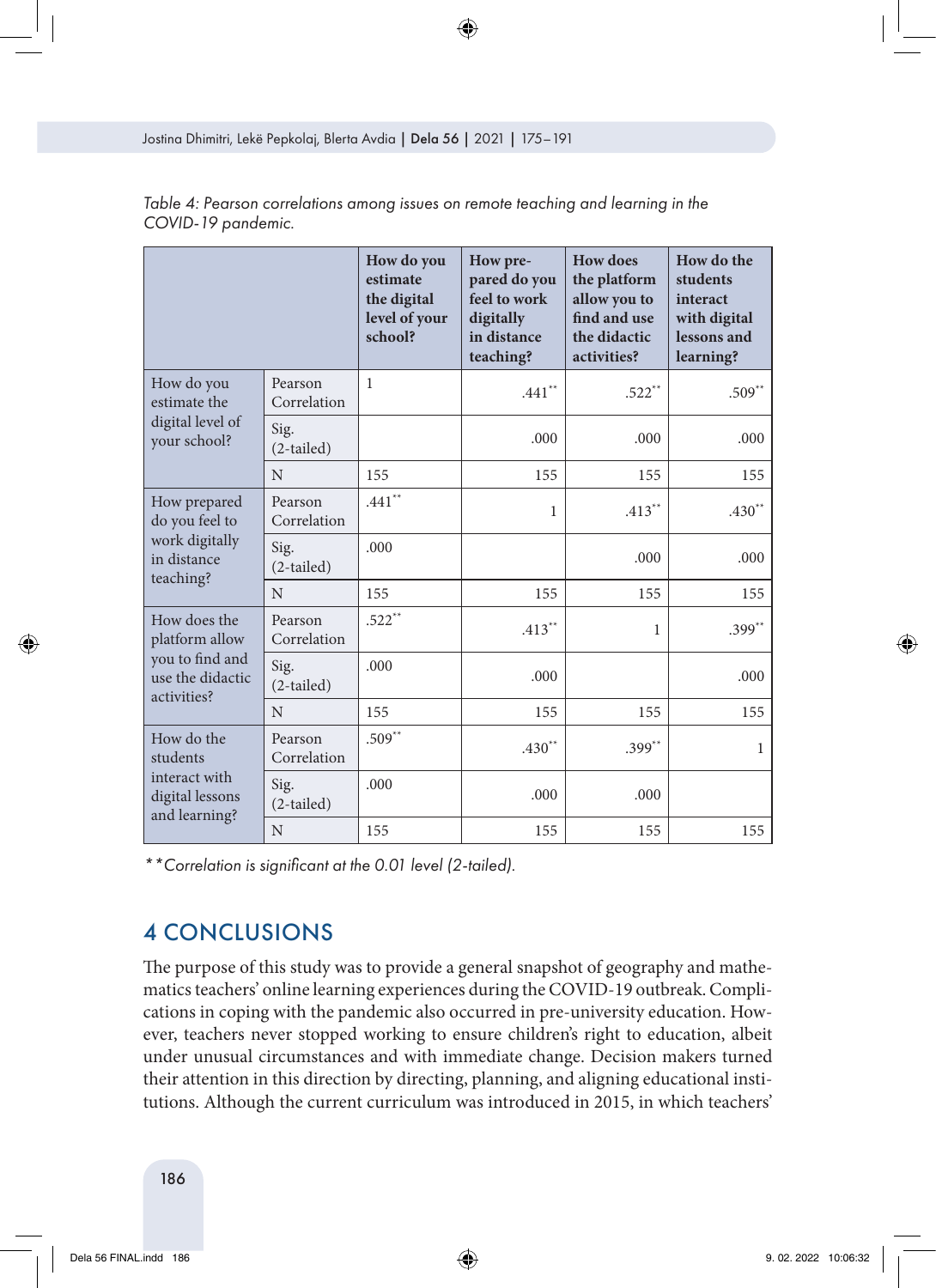digital literacy is a key part, the study shows that most teachers did not fully possess this literacy when the pandemic broke out. The lack of digital literacy among teachers is also evident in the applications used during the pandemic. The use of applications that are not intended for didactic purposes is striking.

At this stage, the use of low synchronous learning is striking. The results of the paired samples t-test show that the nature of teaching during the pandemic is strongly dependent on pre-pandemic teacher preparation. The results of the one sample t-test show that teachers do not feel adequately prepared for distance learning. They tend to show a great need in their professional development in terms of technology training in teaching and especially in professional technology training.

However, the study showed that teachers could respond professionally. Although they were instructed or often autonomous, they were able to respond to their needs by self-training, interacting with colleagues, or through multiple tutorials. Interaction among teachers to respond to their professional needs became increasingly evident.

We can distinguish different software, platforms or applications suitable for distance learning, such as Mathematica, Geogebra, Google Earth, Mind Mapper, Google Workspace for Education, Excalidraw virtual whiteboard, ZoomTM, virtual tours to assist in field research, etc. However, virtual reality fieldwork will not be able to replicate the senses of touch and smell, which are important experiences of fieldwork (Chang, 2020).

Our teachers have not yet overcome the technocentric stage. Many theoretical models have been developed that aim to evaluate the readiness to use technology through the acceptance and use of technology in different areas of life. TAM (Technology Acceptance Model) is one of them. After several modifications, this model was proposed by Davis (1989), which evaluates perceived usefulness (PU) and perceived ease of use (PE) to predict teachers' attitudes toward technology use (Wang, 2021). The model assumes that when users are presented with a modern technology, a number of factors influence users' decisions about how and when they will use a modern technology (Silva, 2015).

Technology was an important component of professional practise during the COV-ID-19 pandemic. Under post-pandemic conditions and the school's return to pre-pandemic learning conditions for the 2021-2022 school year, but due to health limitations, the role of technology is no longer the same. It is no longer mandatory or necessary for teachers as it was for distance learning. However, we propose the use of a large-scale application TAM for teachers, administrators, etc. as individual adoption and use of innovative technologies in the work context. Teachers' desire and professional commitment to technology, based on the perceived usefulness and perceived ease of use of the TAM technology, would provide the technological foundation for the didactics of geography, mathematics, and other subjects. Although this model may be influenced by a number of personal factors, such as: socioeconomic, technical, etc., we propose that it be integrated into the professional aspects of the teacher's work.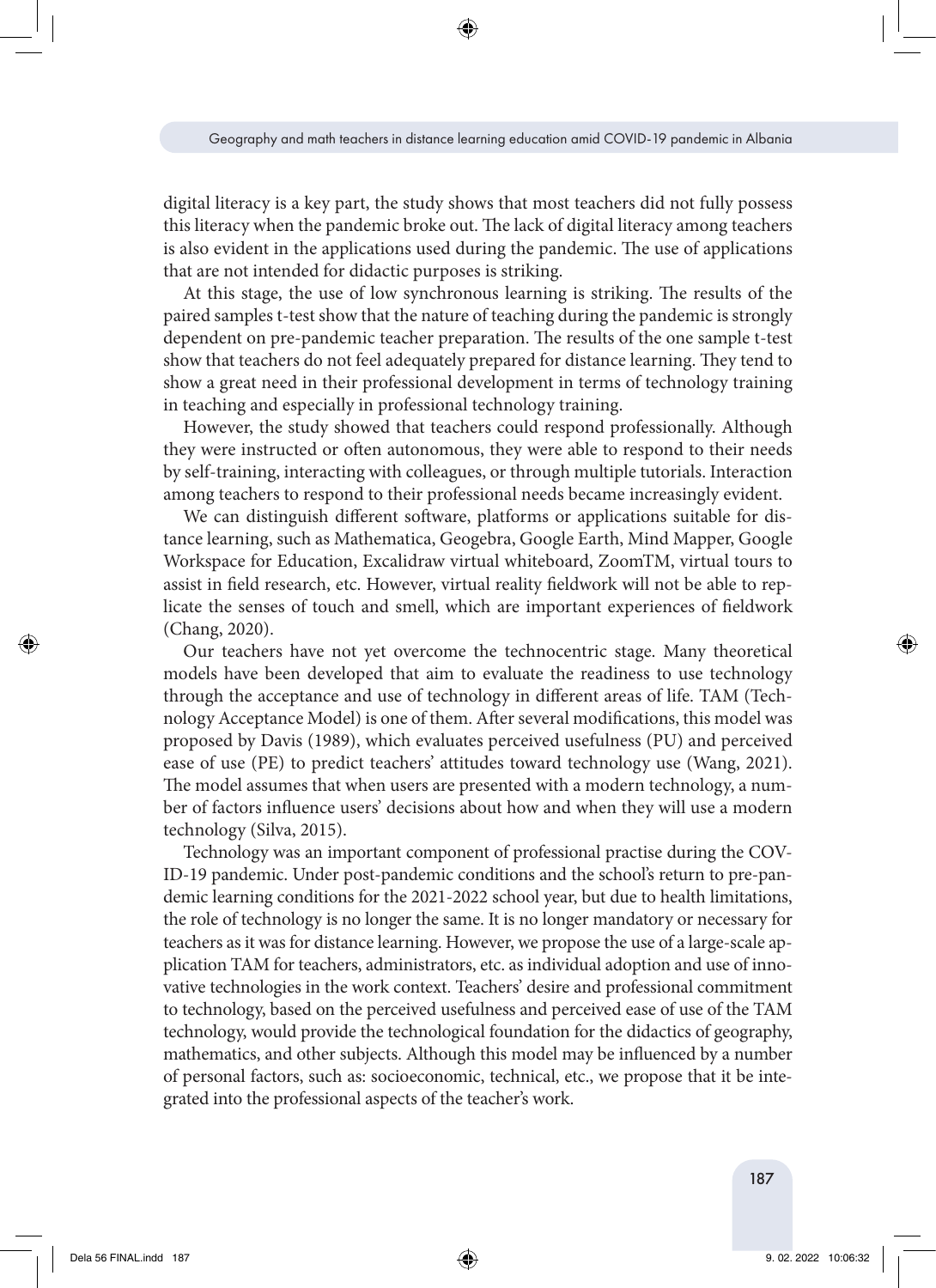Professional networks are part of teachers' CPD. They can provide individuals, exclusively teachers, with a comprehensive awareness of how to use and integrate technology into the teaching process. Through this study, more ideas and opportunities of professional networks that need to address digital literacy are created. In addition, the study proposes professional development trainings and seminars on various pedagogical approaches and methods that are appropriate for online learning. By strengthening the foundations of technology as a tool for providing didactic solutions, we can create a desire for its professional use in schools.

Because the study was conducted during COVID-19, the available time and scope were limited. We propose to conduct future studies involving a larger group of teachers-in-training and teachers of other subjects at the country level.

### Acknowledgments

*This study was conducted at the initiative of the authors, experts in geography and mathematics education. It is not supported by any funding source. The authors would like to thank the teachers who participated in the survey.*

### References

- Albanese, V., 2020. La sentiment analysis a supporto della ricerca geografica. Un esempio applicativo per il turismo salentino. URL: [https://www.researchgate.net/publi](https://www.researchgate.net/publication/ 345179579_La_sentiment_analysis_a_supporto_della_ricerca_geografica_Un_esempio_applicativo_per_il_turismo_salentino/stats)[cation/ 345179579\\_La\\_sentiment\\_analysis\\_a\\_supporto\\_della\\_ricerca\\_geografica\\_](https://www.researchgate.net/publication/ 345179579_La_sentiment_analysis_a_supporto_della_ricerca_geografica_Un_esempio_applicativo_per_il_turismo_salentino/stats) [Un\\_esempio\\_applicativo\\_per\\_il\\_turismo\\_salentino/stats](https://www.researchgate.net/publication/ 345179579_La_sentiment_analysis_a_supporto_della_ricerca_geografica_Un_esempio_applicativo_per_il_turismo_salentino/stats) (accessed 21.07.2021).
- Alea, L., Fabrea, M., Roldan, R., Farooqi, A., 2020. Teachers' Covid-19 awareness, distance learning education experiences and perceptions towards institutional readiness and challenges. International Journal of Learning, Teaching and Educational Research. 19, 6, pp. 127–144. URL: 10.26803/ijlter.19.6.8.
- ASCAP, 2020. URL: [https://www.ascap.edu.al/wp-content/uploads/2020/09/Udhe](https://www.ascap.edu.al/wp-content/uploads/2020/09/Udhezuesi-per-fillimin-e-vitit-shkollor-2020-2021.pdf)[zuesi-per-fillimin-e-vitit-shkollor-2020-2021.pdf](https://www.ascap.edu.al/wp-content/uploads/2020/09/Udhezuesi-per-fillimin-e-vitit-shkollor-2020-2021.pdf) (accessed 25.07.2021).
- Boehm, R. G., Brysch, C. P., Mohan, A., Backler, A., 2012. A new pathway: Video-based professional development in geography. Journal of Geography, 11, 2, pp. 41–53.
- Brysch, C. P., Boehm, R. G., 2014. Online professional development in geography: the learning cluster method and teacher leader. European Journal of Geography, 5, 1, pp. 62–69.
- Chang, Ch., 2020. Teaching and learning geography in pandemic and post-pandemic realities. J-READING, Journal of research and didactics in geography, 2, 9, pp. 31–39. URL: <http://j-reading.org/index.php/geography/article/view/267/214>(accessed 02.01.2022).
- Chu, S., Reynolds, R., Notari, M., Taveres, N., Lee, C., 2016. 21st century skills development through inquiry based learning from theory to practice. Springer Science.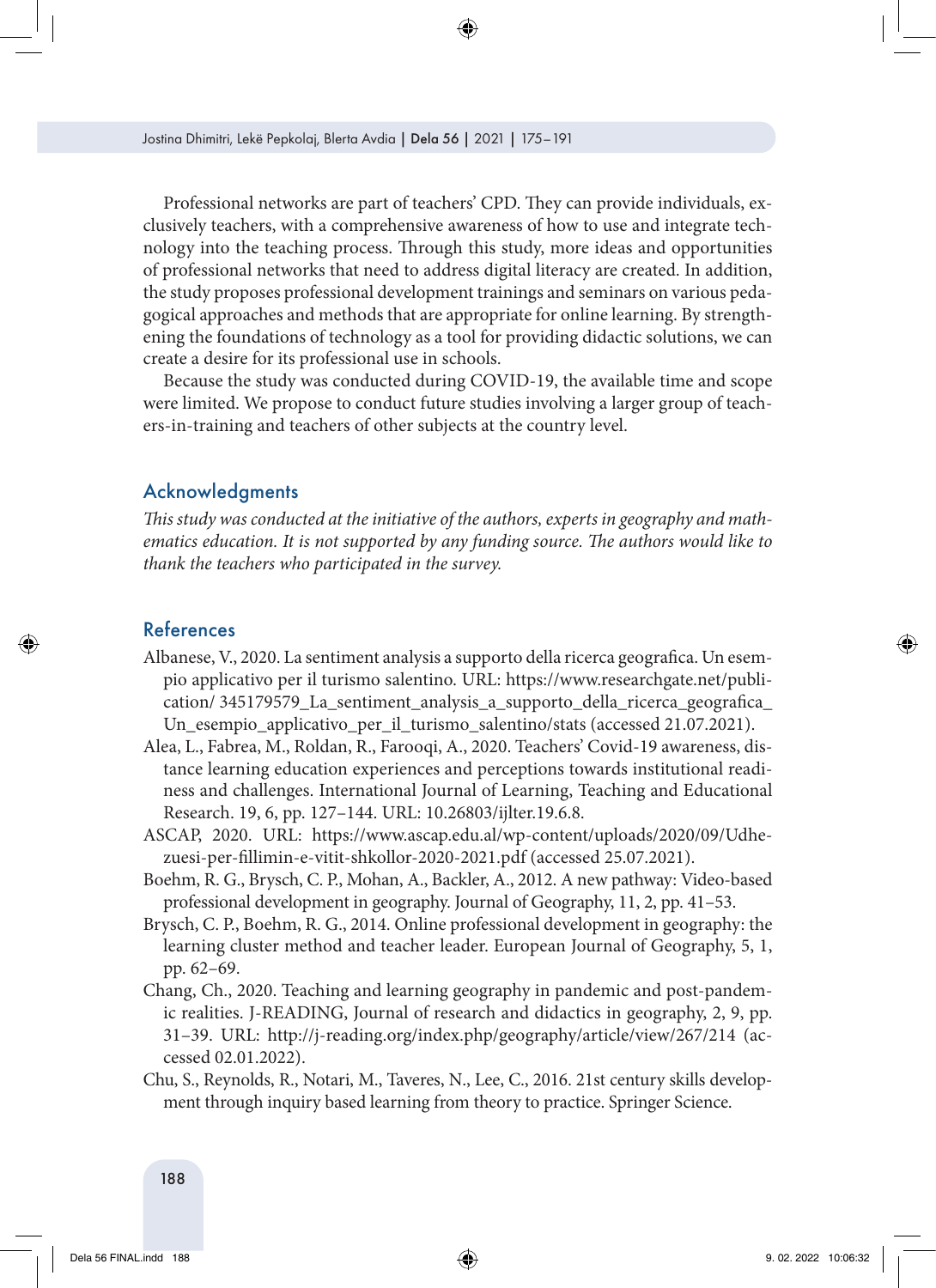- Daniel, S. J., 2020. Education and the COVID-19 pandemic. Prospects, 49, pp. 91–96. URL: DOI: 10.1007/ s11125-020-09464-3.
- Dash, S., de Kramer, R. M., O'Dwyer, L. M., Masters, J., Russell, M., 2012. Impact of online professional development on teacher quality and student achievement in fifth grade mathematics. Journal of Research on Technology in Education, 45, 1, pp. 1–26.
- Davis, F. D., 1989. Perceived usefulness, perceived ease of use, and user acceptance of information technology. MIS Quarterly, 13, 3, pp. 319–340. DOI: 10.2307/249008.
- Dhimitri, J., Karaguni, M., Bardhoshi S., 2021. Self-directed learning dimensions and in-service geography teachers in Albania. Journal of Educational Research, 3, 5-6, pp. 30–38. URL: [https://eprints.unite.edu.mk/848/1/EDUCATION%202021-30-](https://eprints.unite.edu.mk/848/1/EDUCATION 2021-30-38.pdf) [38.pdf](https://eprints.unite.edu.mk/848/1/EDUCATION 2021-30-38.pdf) (accessed 02.01.2022).
- Elliot, 2008. E-pedagogy: does e-learning require a new approach to teaching and learning? URL: http://www.scribd.com/doc/932164/E-Pedagogy (24.07.2021).
- Kopcha, T. J., 2012. Teachers' perceptions of the barriers to technology integration and 20 practices with technology under situated professional development. Computers & Education, 59, 4, pp. 1109–1121.
- Lucisano, P., Girelli, C., Becilacqua A., Virdia, S., 2020. Didattica in emergenza durante la pandemia Covid-19. Uno sguardo all'esperienza locale e nazionale degli insegnanti. RicercAzione, Research and innovation in Education, 12, 2, pp. 23–46 DOI: 10.32076/RA12 208.
- MASR, 2017, Guideline No. 1, date 20.01.2017. URL: [https://ascap.edu.al/Biblioteka/](https://ascap.edu.al/Biblioteka/Zhvilli mi Profesional i Mësuesit/Udhezimi zhvillimi profesional  Janar 2017.pdf) [Zhvilli mi%20Profesional%20i%20M%C3%ABsuesit/Udhezimi%20zhvillimi%20](https://ascap.edu.al/Biblioteka/Zhvilli mi Profesional i Mësuesit/Udhezimi zhvillimi profesional - Janar 2017.pdf) [profesional%20-%20Janar%202017.pdf](https://ascap.edu.al/Biblioteka/Zhvilli mi Profesional i Mësuesit/Udhezimi zhvillimi profesional - Janar 2017.pdf) (accessed 24.07.2021).
- Mishra, P., Koehler, M. J., 2006. Technological pedagogical content knowledge: A new framework for teacher knowledge. Teachers College Record, 108, 6, pp. 1017–1054.
- Ohlin, C., 2019. Information and communication technology in a global world: Teachers' perceptions of continuing professional development. Research in Social Sciences and Technology, 4, 2, pp. 41–57.
- Safar, A. H., Alkhezzi, F. A., 2013. Beyond computer literacy: Technology integration and curriculum transformation. College Student Journal. 47, 4, pp. 614–626.
- Salkind, J. N., 2000. Statistics for people who (think they) hate statistics. Sage publication.
- Schultz, R., DeMersb, M., 2020. Transitioning from Emergency Remote Learning to Deep Online Learning Experiences in Geography Education. Journal of Geography, 119, 5, pp. 142–146. DOI: 10.1080/00221341.2020.1813791.
- Silva, P., 2015. Davis' Technology Acceptance Model (TAM) (1989). URL: [https://www.](https://www.igi-global.com/viewtitlesample.aspx?id=127133&ptid=120225&t=Davis) [igi-global.com/viewtitlesample.aspx?id=127133&ptid=120225&t=Davis%27%20](https://www.igi-global.com/viewtitlesample.aspx?id=127133&ptid=120225&t=Davis) [Technology%20Acceptance%20Model%20\(TAM\)%20\(1989\)&isxn=978146668](https://www.igi-global.com/viewtitlesample.aspx?id=127133&ptid=120225&t=Davis) (accessed 03.01.2022).
- Trentin, G., 2014. Formazione degli insegnanti: tra formale, informale e digitale. In M.E. Cadeddu (a cura di) Il CNR e la Scuola. Roma: Edizioni CNR.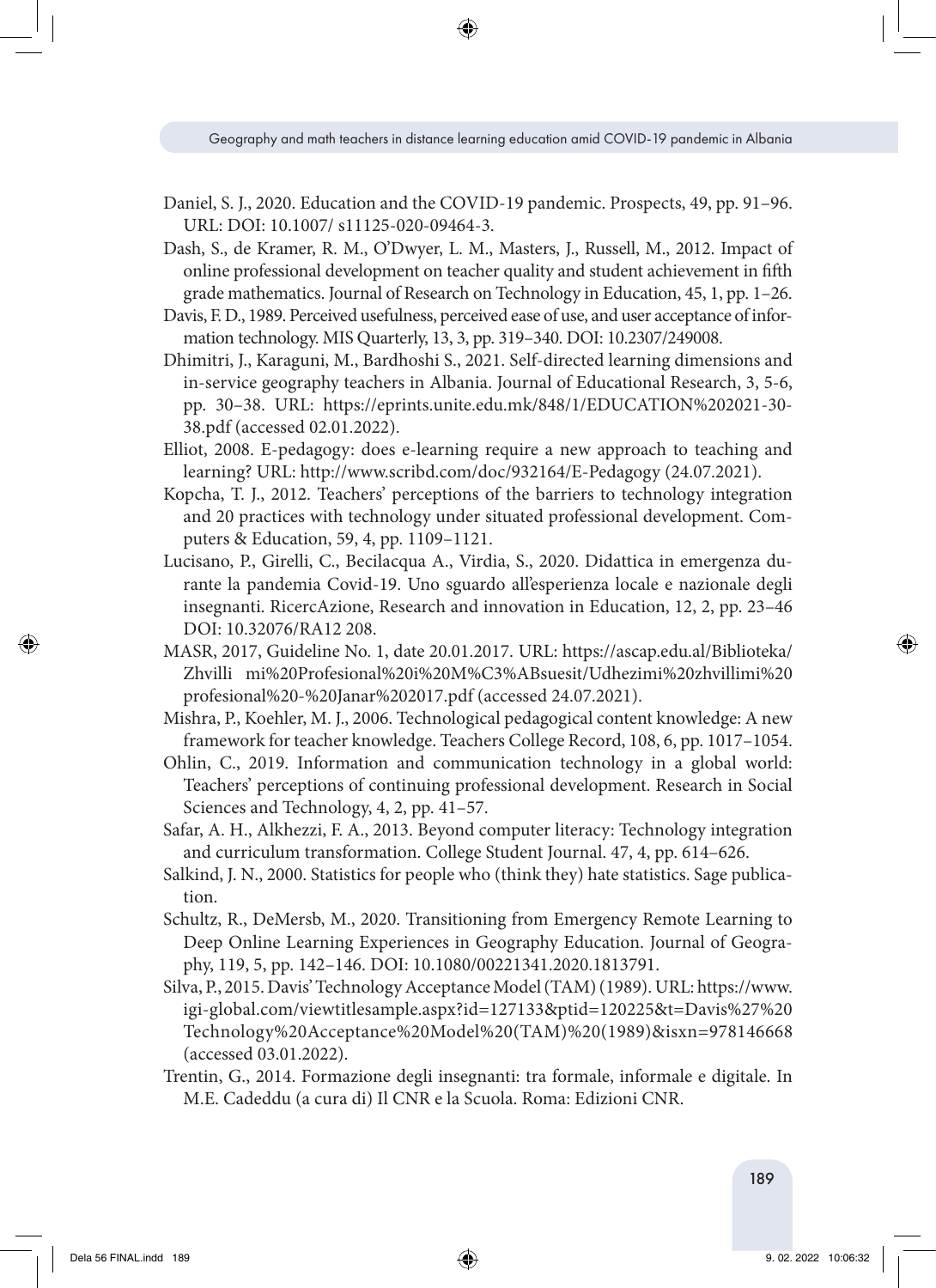- Trigueros, I., 2018. New learning of geography with technology: the TPACK model. European Journal of Geography, 9, 1, pp. 38–48.
- UNESCO, 2020. Distance learning solutions, URL: [https://en.unesco.org/covid19/](https://en.unesco.org/covid19/education response/solutions) [education response/solutions](https://en.unesco.org/covid19/education response/solutions) (accessed 30.07.2021).
- Wang, Y., 2021. In-service teachers' perceptions of technology integration and practices in a Japanese university context, The JALT CALL Journal, 17, 1, pp. 45–71. DOI: 10.29 140/jaltcall.v17n1.377.

# UČITELJI GEOGRAFIJE IN MATEMATIKE V IZOBRAŽEVANJU NA DALJAVO V ČASU PANDEMIJE COVIDA-19 V ALBANIJI

### Povzetek

Albanija je 8. marca 2020 potrdila prva dva primera koronavirusa COVID-19, še isti dan pa je vlada zaprla šole za dva tedna. Šole so v tem šolskem letu ostale fizično zaprte, ponovno pa so jih odprli septembra 2020, in sicer po treh scenarijih v skladu z ASCAP 2020, »Smernicami za začetek šolskega leta 2020–2021«. Ponovno odprtje je bilo odvisno od števila okuženih in žrtev v različnih regijah Albanije. Preduniverzitetno izobraževanje in zlasti učitelji so se znašli v povsem neprimernih razmerah.

Poučevanje in učenje je bilo treba nemudoma prilagoditi digitalnemu načinu v spletnih sistemih učenja na daljavo. Že na začetku spletnega poučevanja in učenja so se pokazale številne težave. Predmeti so se izvajali v spletni obliki, pri tem pa niso bile uporabljene metodologije, primerne za platforme e-učenja. Učitelji so se pogosto soočali s stresom, saj so se morali sami usposabljati, povečati sodelovanje s sodelavci ter dosledno upoštevati navodila lokalnih in osrednjih vodij izobraževanja.

Didaktična raba informacijske tehnologije je ena od ključnih kompetenc današnjih učiteljev. Od učiteljev se vse bolj pričakuje, da tehnologijo vključijo v svoje poučevanje. Zlasti model tehnološko-pedagoškega vsebinskega znanja (TPACK), ki sta ga predlagala Mishra in Koehler (2006), je referenčni okvir za pomoč učiteljem (Isabel 2018) pri vključevanju tehnologije v pouk.

Namen raziskave je bil identificirati in analizirati izzive in potrebe učiteljev geografije in matematike v času nastopa pandemije. V njej je sodelovalo 155 učiteljev, zaposlenih na različnih šolah v Albaniji. Aplikativni vidik študije temelji na izvedeni anketi. Analize so bile opravljene v dveh metodoloških razsežnostih: kvalitativni in kvantitativni. Orodje, uporabljeno za zbiranje podatkov, je vprašalnik tipa *Google forms*, ki je sestavljen iz vprašanj zaprtega in odprtega tipa, kar omogoča tudi kvalitativno analizo. Namen vprašalnika je bil: opredeliti težave, s katerimi se srečujejo učitelji; možnost uporabe spletnega učenja; najpogostejše oblike komunikacije z učenci pred